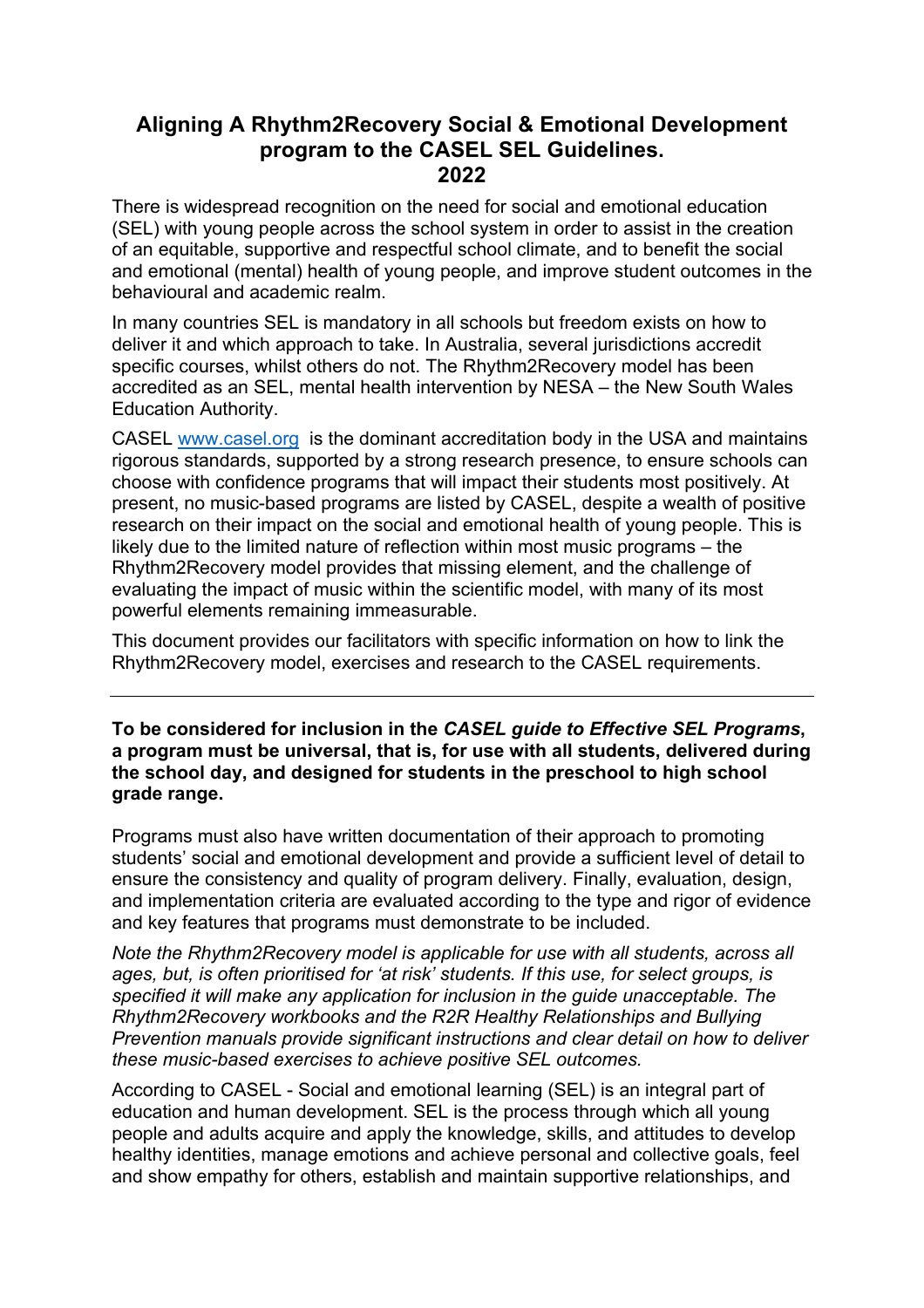make responsible and caring decisions. SEL advances educational equity and excellence through authentic school-family-community partnerships to establish learning environments and experiences that feature trusting and collaborative relationships, rigorous and meaningful curriculum and instruction, and ongoing evaluation. SEL can help address various forms of inequity and empower young people and adults to co-create thriving schools and contribute to safe, healthy, and just communities. (CASEL, 2020). Weissberg and colleagues (2015) have identified a set of five core clusters of social and emotional competencies (SECs): selfawareness, self-management, social awareness, relationship skills, and responsible decision-making.

#### **As Rhythm2Recovery is a model of practice, it can be presented for inclusion by CASEL as either:**

- **A Program** Healthy Relationships or Bullying Prevention Manuals or one structured by an education professional from the R2R workbook and other resources.
- **A Teaching Practice** a model designed to create optimal conditions for the development of social and emotional competence, including strategies that promote reflection by students or build positive and supportive relationships among teachers, students, and families

### **The Three Standards for selection to the** *CASEL Guide:*

*1. CASEL SELect programs must:*

*• Be evidence-based with at least one carefully conducted evaluation, with control group, (RCT or QE designs only) that documents statistically significant impacts on specific student behavoural outcomes and/or institutional outcomes compared to the control.*

*• Be well-designed, classroom-based programs that systematically promote students' social and emotional competence, provide opportunities for practice, and offer multiyear programming.*

*• Deliver high-quality training and other implementation supports, including initial training and ongoing support to ensure sound implementation.* 

*2. CASEL Promising programs:* 

*• Must be well-designed and provide comprehensive SEL programming but lack substantive research. Evidence includes at least one of the following: The evaluation shows a positive impact favouring the intervention group only on nonbehavioral outcomes such as attitudes or a specific social or emotional skill (e.g., emotion recognition or decision-making). • The evaluation demonstrates positive significant outcomes that favour the intervention group but does not adjust for pre-test, and the groups were equivalent at baseline. • The evaluation shows an outcome for improved teaching practices and not only a behavioral student outcome. • The evaluation includes a significant outcome that favours the comparison group on an outcome that is substantively important to the program's theory, but the program has an additional qualifying evaluation with an independent sample that demonstrates positive effects by at least a 2:1 ratio (i.e., at least two effects favouring the intervention group for every one effect favouring the comparison group).*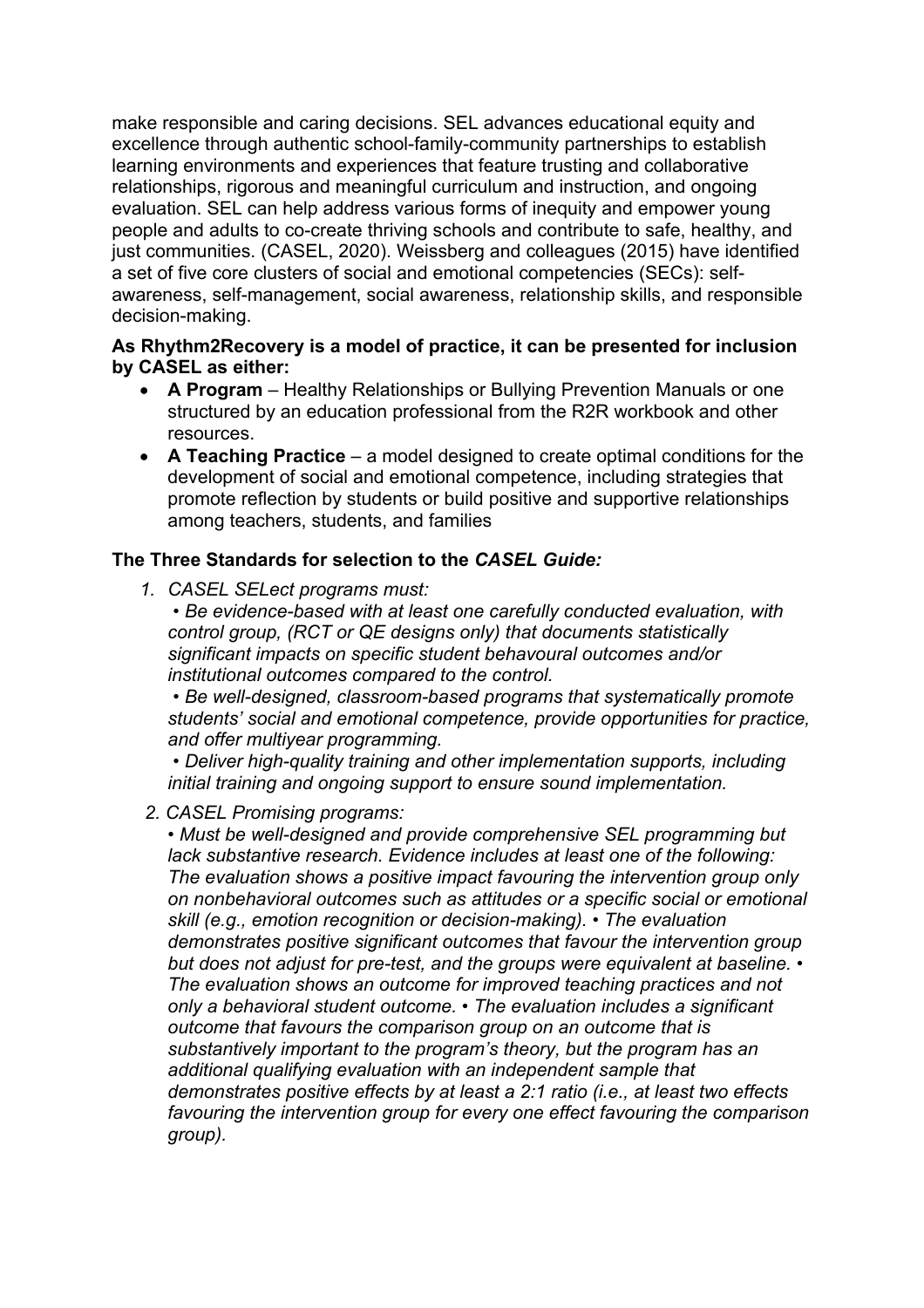*• May also demonstrate a positive impact on teaching practices without accompanying positive student outcomes.* 

*3.CASEL SEL-Supportive programs (formerly called SEL-Related):*

*• Meet the SELect or Promising criteria for their evidence of effectiveness on student outcomes and could be a beneficial component of systemic SEL implementation, but from a design perspective lack the necessary criteria for inclusion.*

*• Specifically, these programs may not cover competencies comprehensively (for example, confining self-management to deep breathing but not including important components like goal-setting), offer opportunities for practice and generalization, be part of a Tier 1 approach for all students, or be designed for implementation during the school day.*

## **Addressing the Research Requirements of the CASEL Accreditation Process**

Formal research into the Rhythm2Recovery model has been completed as part of the DRUMBEAT program, the first program designed by the author for the Holyoake Institute – with consistent findings of positive impacts on student behaviour, social skills, attitudes and attendance. However, these are unlikely to be accepted by CASEL as they are seeking research on a specific program, rather than a model of practice. They may be relevant in relation to assessment of a '**Teaching Practice''.** 

### **Key Research Studies are listed below:**

• Martin, K., & Wood, L. (2017). Drumming to a New Beat: A Group Therapeutic Drumming and Talking Intervention to Improve Mental Health and Behaviour of Disadvantaged Adolescent Boys. *Children Australia, 42*(4), 268-276. doi:10.1017/cha.2017.40

*Children from three socio-economically deprived schools, showing behavioural problems – improved mental well-being, reductions in post-traumatic symptoms*

• Wood, L., Ivery, P., Donovan, R., & Lambin, E. (2013) To the beat of a different drum - improving the social and mental wellbeing of at-risk youth with drumming. *Journal of Public Mental Health, 12,2 p70-79*

*180 students across 19 schools with control groups. Drumming & Cognitive therapy combination increases self-esteem in identified 'at risk' school students, whilst reducing behavioural incidents and increasing school attendance.*

• Faulkner, S., Wood, L., Ivery, P., & Donavon, R. (2012). It is not just music & rhythm - Evaluation of a drumming-based program to improve the social wellbeing of alienated youth. Children Australia, 37,1, p31-39.

*Sixty students classified as 'high risk' across three schools with control improvements in attendance, social integration and behaviour as well as reductions in suspensions.*

To gain high level CASEL accreditation as a program it is likely an applicant will need to complete independent research on a specific Rhythm2Recovery program prior to the application being submitted.

**For an overview of how the R2R model is used to address student mental health visit https://tinyurl.com/58dmjemr**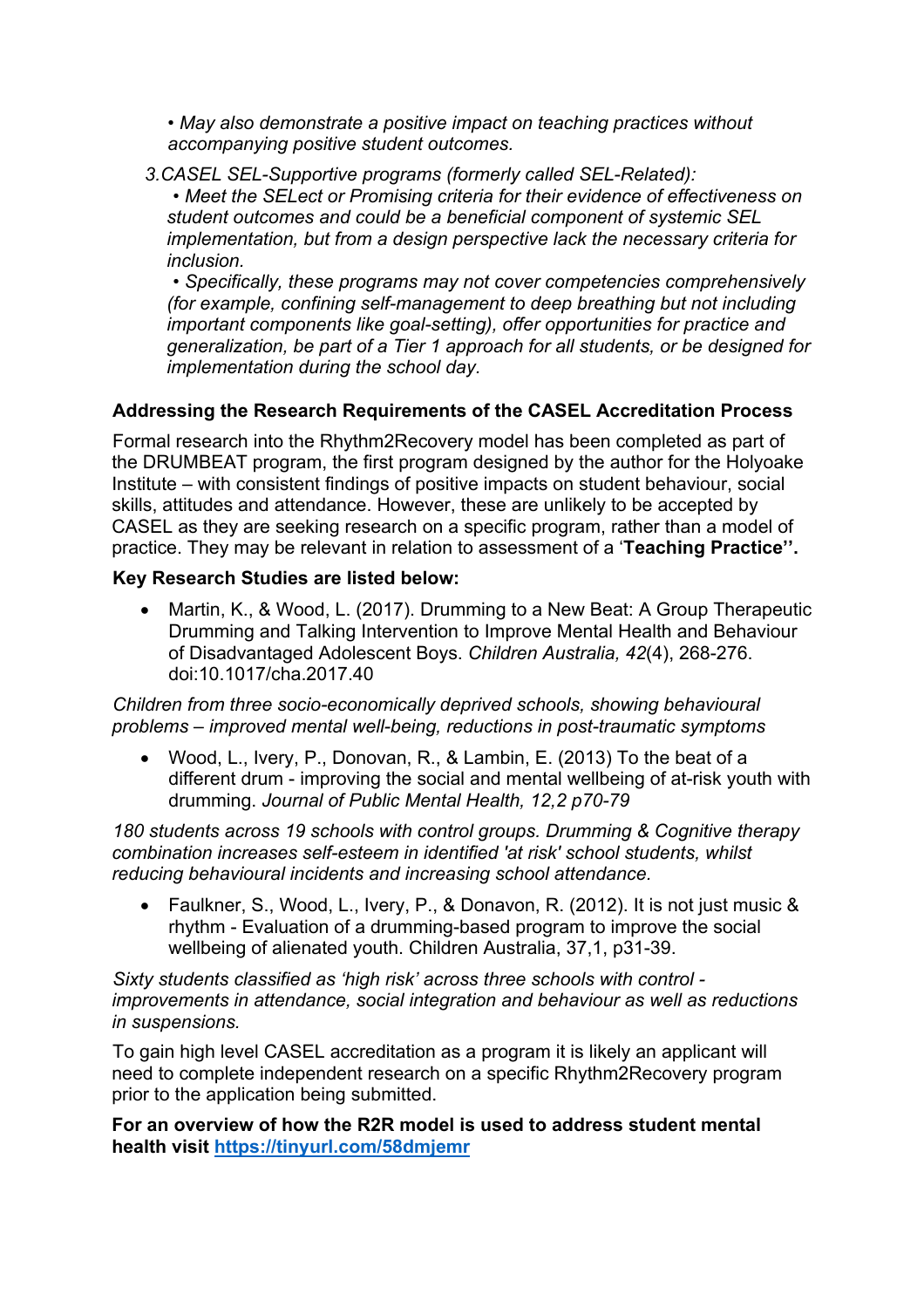### **Addressing CASELS Five Core SEL Competencies**

Teaching material should emphasize the importance of developing both intrapersonal competencies that include self-awareness and self-management and interpersonal competencies that include social awareness and relationship skills.

The five areas include:

1. Self-Awareness - The abilities to understand one's own emotions, thoughts, and values and how they influence behaviour across contexts. This includes capacities to recognize one's strengths and limitations with a well-grounded sense of confidence and purpose

2. Self-Management - The abilities to manage one's emotions, thoughts, and behaviours effectively in different situations and to achieve goals and aspirations. This includes the capacities to delay gratification, manage stress, and feel motivation and agency to accomplish personal/collective goals.

3.Social-Awareness - The abilities to understand the perspectives of and empathize with others, including those from diverse backgrounds, cultures, and contexts. This includes the capacities to feel compassion for others, understand broader historical and social norms for behaviour in different settings, and recognize family, school, and community resources and supports.

4. Relationship Skills - The abilities to establish and maintain healthy and supportive relationships and to effectively navigate settings with diverse individuals and groups. This includes the capacities to communicate clearly, listen actively, cooperate, work collaboratively to problem solve and negotiate conflict constructively, navigate settings with differing social and cultural demands and opportunities, provide leadership, and seek or offer help when needed.

5. Responsible Decision Making - The abilities to make caring and constructive choices about personal behaviour and social interactions across diverse situations. This includes the capacities to consider ethical standards and safety concerns, and to evaluate the benefits and consequences of various actions for personal, social, and collective well-being.

#### **Exercises within the Rhythm2Recovery Resources that address the five SEL areas nominated by CASEL**

#### *The Rhythm2recovery model involves fun socialisation through playing rhythmic music in groups, combined with reflective discussions, led by an accredited facilitator (teacher, counsellor etc.), that link the exercises to social and emotional awareness, and understanding.*

**T**hese exercises can be organised into a program to meet the 'Program Requirements' or for research purposes. Note - Programs must also have written documentation of their approach to promoting students' social and emotional development and provide a sufficient level of detail to ensure the consistency and quality of program delivery.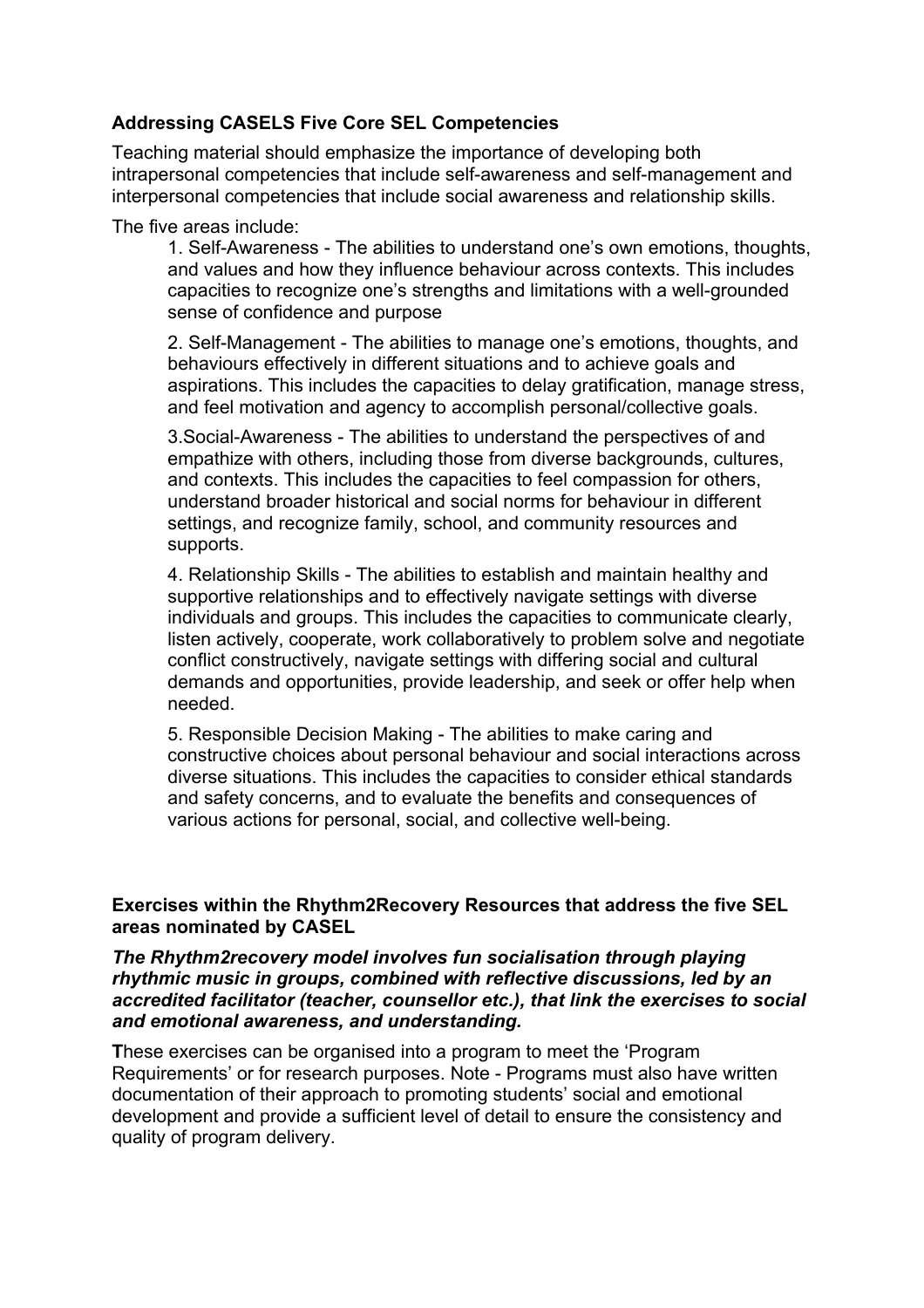# **1. Self-Awareness**

| <b>CASEL AIM</b>                                         | <b>R2R Activity</b>                     |
|----------------------------------------------------------|-----------------------------------------|
| Integrating personal and social identities               | <b>Community Drum</b>                   |
|                                                          | <b>Find Your True Sound</b>             |
| Identifying personal, cultural, and linguistic<br>assets | <b>Find Your Strengths</b><br>$\bullet$ |
| Demonstrating honesty and integrity                      | <b>Stand Up for Your Values</b>         |
|                                                          | Standing Up for It                      |
| Linking feelings, values, and thoughts                   | The Values Rhythm                       |
|                                                          | What Does a Good Friend Do              |
| Examining prejudices and biases                          | Who's out & what's it all about         |
| Experiencing self-efficacy                               | 4 on and 4 off                          |
|                                                          | A new Adventure                         |
| Having a growth mindset                                  | Yes, I can                              |
|                                                          | Courage                                 |
| Developing interests and a sense of                      | What do you want from your life?        |
| purpose                                                  | <b>Dream Catcher</b>                    |

# **2. Self-Management**

| <b>CASEL AIM</b>                         | <b>R2R Activity</b>                              |
|------------------------------------------|--------------------------------------------------|
| Managing one's emotions                  | The Rhythmic Wave                                |
|                                          | Play it fast, Play it slow                       |
|                                          | A Storm of Feelings                              |
|                                          | An Emotional Journey                             |
|                                          | Rumble in the Jungle                             |
|                                          | Fade to nothing<br>$\bullet$                     |
|                                          | Hold onto your rhythm                            |
| Identifying and using stress-management  | A storm of Feelings<br>$\bullet$                 |
| strategies                               | The Pressure Valve                               |
|                                          | Hold on to your rhythm                           |
| Exhibiting self-discipline and self-     | Focus                                            |
| motivation                               | The Rhythmic Wave                                |
|                                          | Fade to Nothing                                  |
|                                          | It's your choice<br>$\bullet$                    |
| Setting personal and collective goals    | From little things, big things grow<br>$\bullet$ |
|                                          | The Ego Trap                                     |
|                                          | <b>Fid Your Voice</b>                            |
| Using planning and organizational skills | From little things, big things<br>$\bullet$      |
|                                          | grow.                                            |
| Showing the courage to take initiative   | Courage                                          |
|                                          | A new Adventure                                  |
| Demonstrating personal and collective    | I've got the power                               |
| agency                                   | Take back your power                             |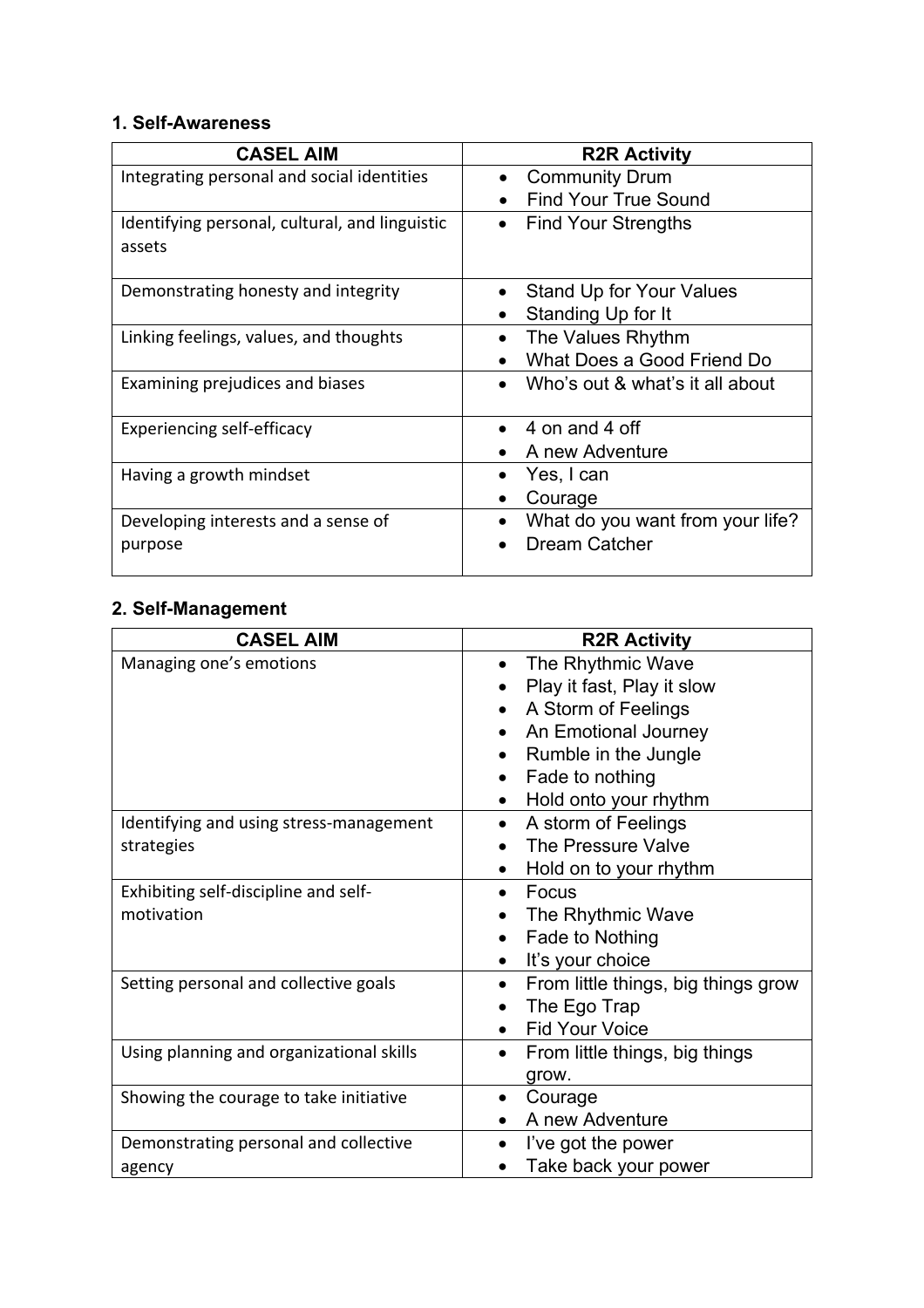# **3. Social Awareness**

| <b>CASEL AIM</b>                                                      | <b>R2R Activity</b>                                                                  |
|-----------------------------------------------------------------------|--------------------------------------------------------------------------------------|
| Taking others' perspectives                                           | Musical chairs - extending your<br>perspective                                       |
| Recognizing strengths in others                                       | Find Your Strengths, part 2<br>$\bullet$<br>The Appreciation Chair                   |
| Demonstrating empathy and compassion                                  | Imagine it was you<br><b>Giving Thanks</b>                                           |
| Showing concern for the feelings of others                            | An emotional journey<br>$\bullet$<br>Imagine it was you<br>Are you in or are you out |
| Understanding and expressing gratitude                                | <b>Giving Thanks</b><br>The Appreciation Chair                                       |
| Identifying diverse social norms, including<br>unjust ones            | The Speaker's Chair - Find Your<br>Values<br>Hold onto your values                   |
| Recognizing situational demands and<br>opportunities                  | Hold onto your rhythm<br>Find your voice<br>One door shuts & another door<br>opens   |
| Understanding the influences of<br>organizations/systems on behaviour |                                                                                      |

# **4. Relationship Skills**

| <b>CASEL AIM</b>                                         | <b>R2R Activity</b>                                                                                                                                                      |
|----------------------------------------------------------|--------------------------------------------------------------------------------------------------------------------------------------------------------------------------|
| Communicating effectively                                | Dialogue<br>Listen deeply<br>Call & Response -<br>communication 101<br>Copy That - Gossip                                                                                |
| Developing positive relationships                        | The Values Rhythm<br>$\bullet$<br>What does a good friend do?<br><b>Friends</b><br><b>Giving &amp; Receiving</b><br>One to the left & one to the right<br>Don't touch me |
| Demonstrating cultural competency                        |                                                                                                                                                                          |
| Practicing teamwork and collaborative<br>problem-solving | Layer in your rhythm<br>Harmony exercise<br>$1 & 1 = 3$                                                                                                                  |
| Resolving conflicts constructively                       | $1 & 1 = 3$<br>Musical chairs – expanding<br>perspective<br>If it is to be, then it's up to me<br>The Blame Game                                                         |